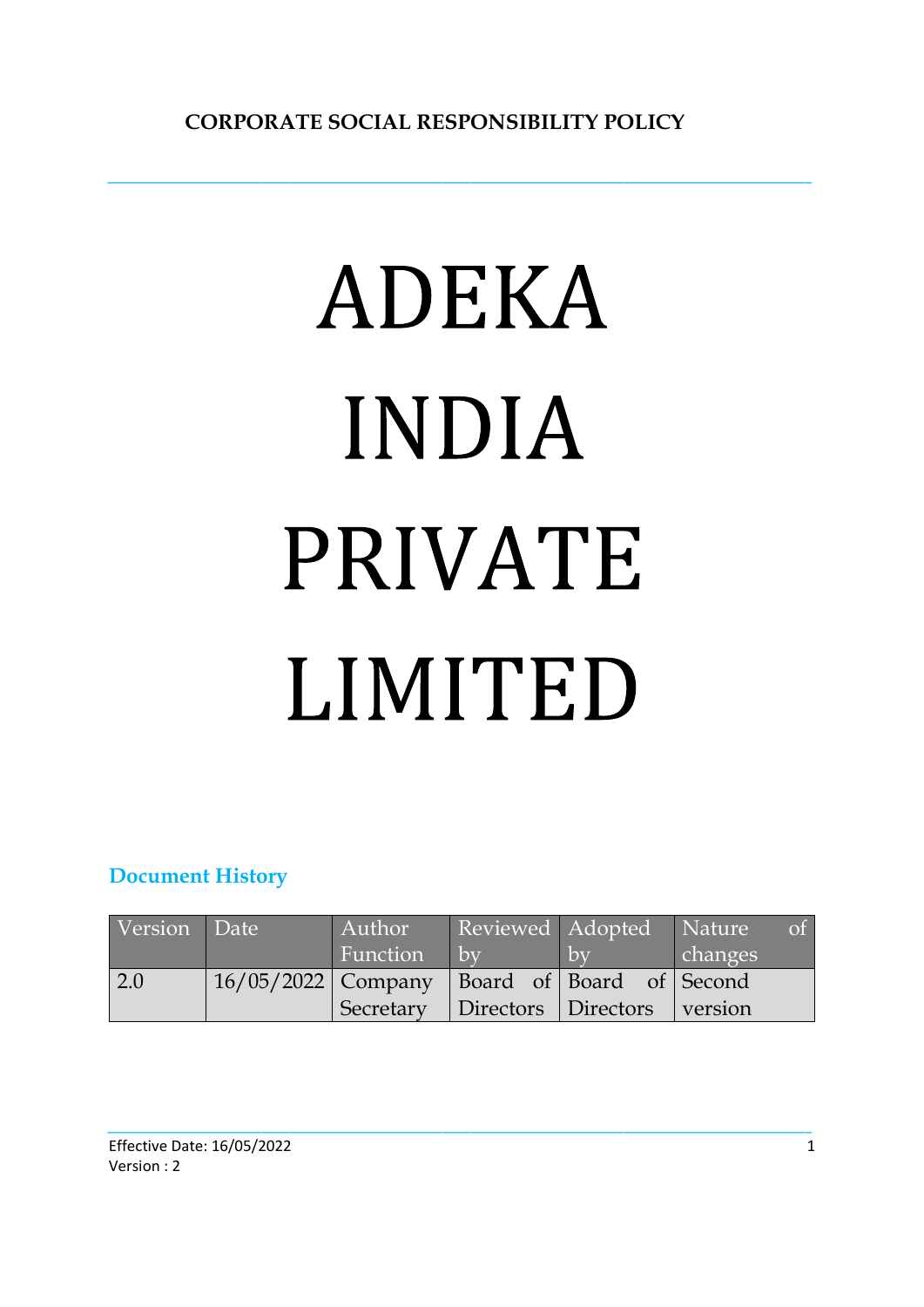# **CORPORATE SOCIAL RESPONSIBILITY POLICY**

# **1. Scope and Applicability:**

This Policy shall be applicable to all CSR initiatives and activities undertaken by the Company for the benefit of the different segments of the society.

### **2. Allocation of Funds:**

To be compliant with the requirements of the Companies Act, 2013 the Company shall spend 2 % or more of its average net profits for the immediately preceding three financial years or such other minimum amount as may be specified under the CSR Provisions.

Provided further that for building up CSR capabilities of its own or that of an outside agency, the Company shall not spend more than 5% of the amount allocated for CSR activities.

### **3. Board Functions:**

Board of Directors or a person authorized by it shall carry out the following functions:

- 1. Formulate and recommend any amendments to Corporate Social Responsibility Policy;
- 2. Recommend amount of expenditure to be incurred on the activities;
- 3. Monitor the Corporate Social Responsibility Policy of the Company from time to time;
- 4. Formulate plans for CSR initiatives;
- 5. Decide, allocate and disburse amount of expenditure for the initiatives referred above;
- 6. Check progress of the initiatives.
- 7. Create and Monitor Mechanisms to ensure proper utilization of funds

### **4. CSR Initiatives and Programs:**

Keeping in view Schedule VII of the Companies Act, 2013 and the Rules thereto, Board shall recommend and carry out any one or more of the following activities:

1) Company shall endeavor to work in the field of education and healthcare etc, more specifically in areas related to:

a) Collaboration and donations to well-established NGOs and other organizations in the field of education, health care etc.,

**\_\_\_\_\_\_\_\_\_\_\_\_\_\_\_\_\_\_\_\_\_\_\_\_\_\_\_\_\_\_\_\_\_\_\_\_\_\_\_\_\_\_\_\_\_\_\_\_\_\_\_\_\_\_\_\_\_\_\_\_\_\_\_\_\_\_\_\_\_\_\_\_\_\_\_\_\_\_\_\_\_\_\_\_** 

b) Promote, support and sponsor various activities for smooth functioning of above;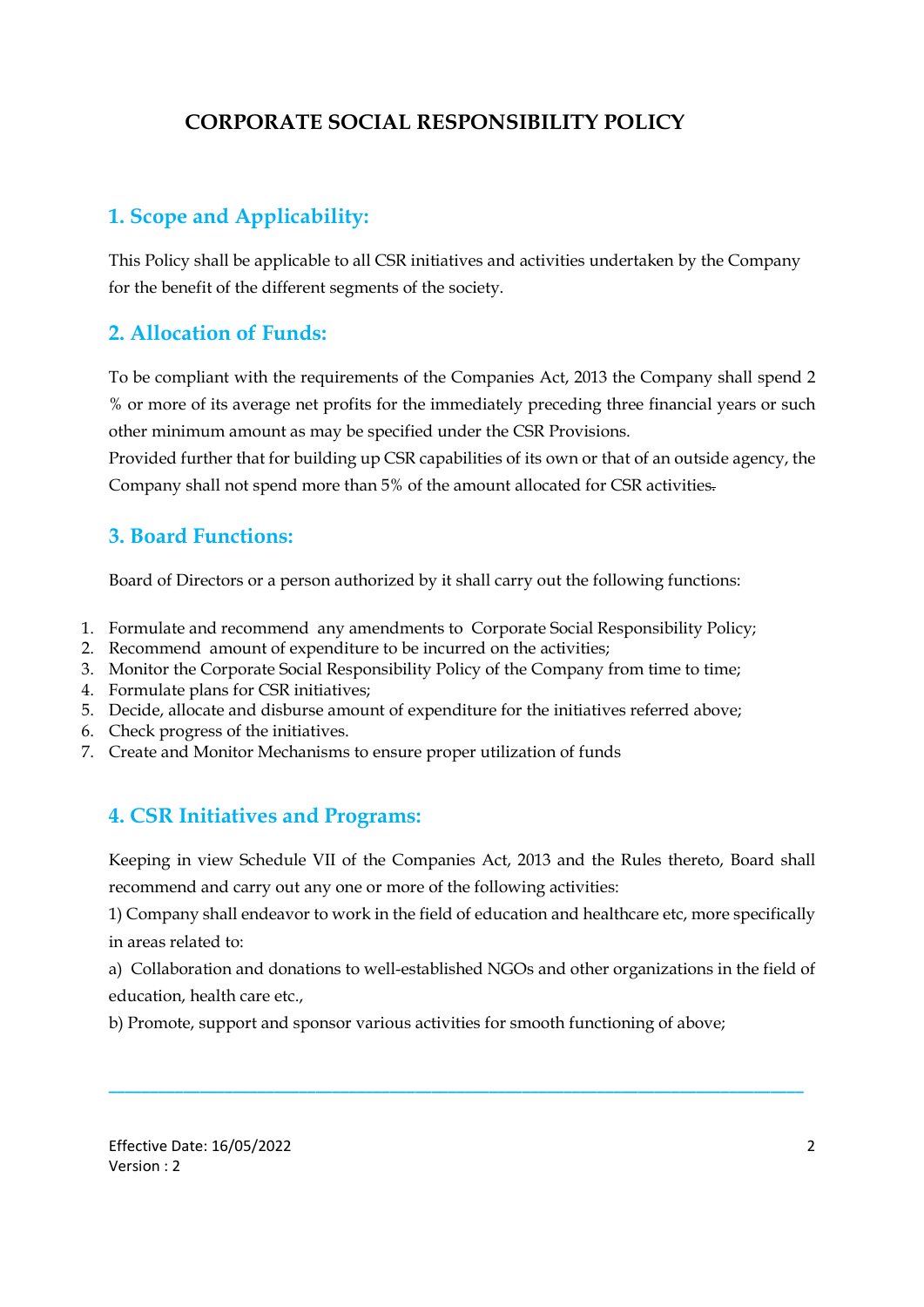# **CORPORATE SOCIAL RESPONSIBILITY POLICY**

c) Provide or allocate or organize scholarships or financial support to needy  $\&\prime$  or deserving persons for education;

e) Activities such as visits to museums etc., for purpose of education;

f) Setting up Reading Room(s) and or Library(ies) of books, and audio video facilities and materials;

2) Company may also undertake activities as specified under Schedule VII of the Companies Act. Activities undertaken in pursuance of normal course of business of the Company shall not constitute CSR activities.

Any surplus arising out of CSR activities shall not form part of business profit of a Company.

### **5. CSR in collaboration through a medium:**

Board or a person authorized by the Board will decide the mode of execution of such activities i.e. whether such activities will be carried out by:

a) A registered and approved trust or society or a company with an established track record of not less than three years in undertaking similar programs or projects; or

b) By a person or team of persons specifically formed for such purpose.

Board or a person authorized by it may also decide to contribute the entire or part of the amount to any fund as is within the scope of CSR Provisions.

## **6. Prohibited Fields of operation for CSR Activities:**

The Company shall not make any allocations to or undertake any CSR activities, programs or projects which are:

- For the benefit of any particular political party, front or ideology.
- For the benefit of any particular religion, religious belief or religious sect. For the benefit of any particular caste or community.
- For the sole benefit of employees of the Company.

Also, the Company shall not make any allocations to or undertake any CSR activities which are outside the scope of the CSR provisions, especially schedule VII of the Companies Act, 2013.

\_\_\_\_\_\_\_\_\_\_\_\_\_\_\_\_\_\_\_\_\_\_\_\_\_\_\_\_\_\_\_\_\_\_\_\_\_\_\_\_\_\_\_\_\_\_\_\_\_\_\_\_\_\_\_\_\_\_\_\_\_\_\_\_\_\_\_\_\_\_\_\_\_\_\_\_\_\_\_\_\_\_\_\_\_